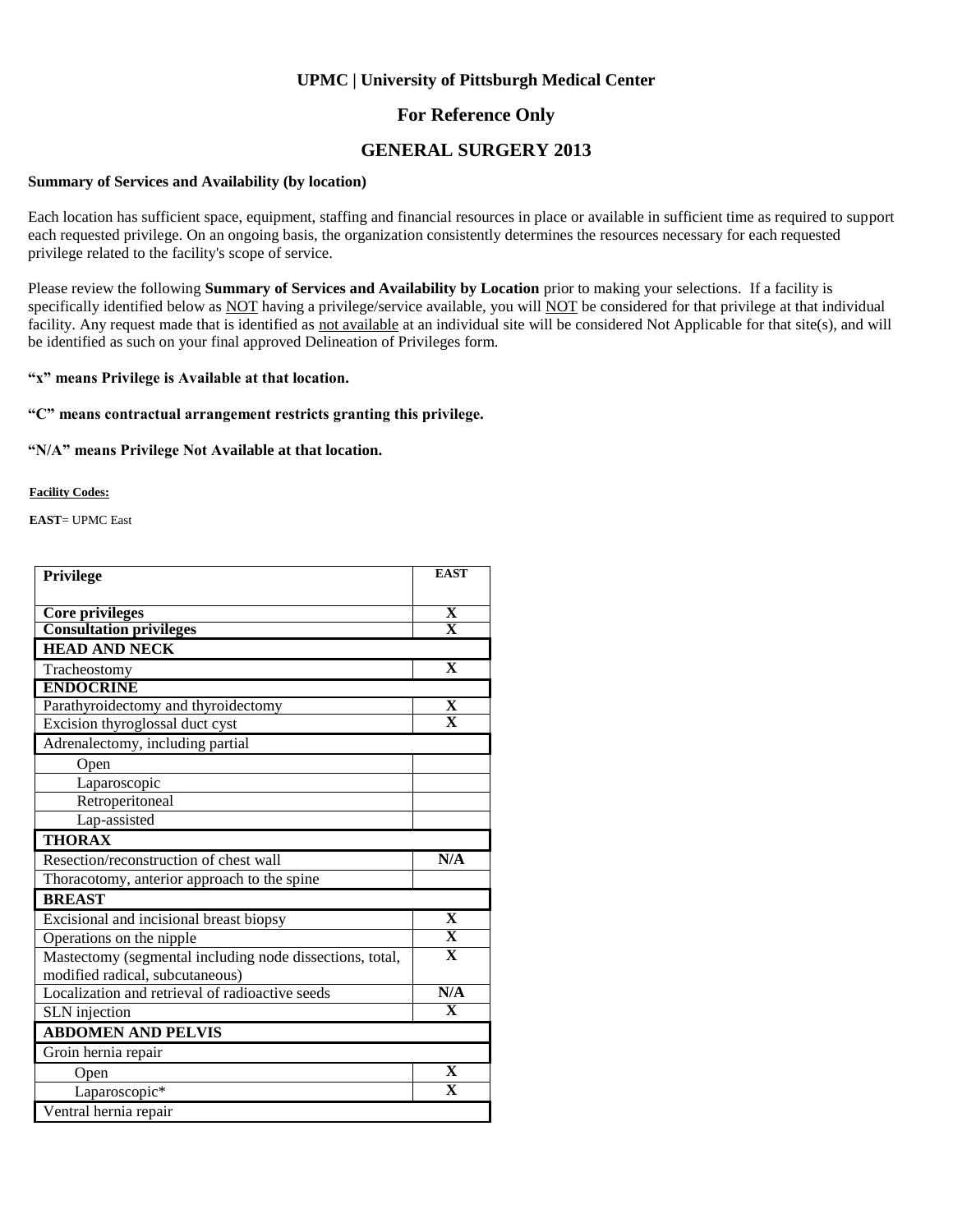# **For Reference Only**

#### **GENERAL SURGERY 2013**

Page 2 of 5

| Privilege                                                                         | <b>EAST</b>             |
|-----------------------------------------------------------------------------------|-------------------------|
| Open                                                                              | $\mathbf X$             |
| Laparoscopic*                                                                     | $\mathbf X$             |
| Umbilical hernia repair                                                           |                         |
| Open                                                                              | X                       |
| Laparoscopic*                                                                     | X                       |
| Peritoneal/retroperitoneal dissection (e.g. for exposure of                       | N/A                     |
| the spine or lymphadenectomy)                                                     |                         |
| Exploratory laparotomy/laparoscopy                                                | X                       |
| Diaphragmatic Herniorrhaphy                                                       | $\overline{\mathbf{X}}$ |
| <b>ALIMENTARY TRACT</b>                                                           |                         |
| Esophagectomy                                                                     |                         |
| Nissen fundoplication                                                             |                         |
| Open                                                                              |                         |
| Laparoscopic                                                                      |                         |
| Gastrectomy, gastroenterostomy, gastrostomy                                       |                         |
| Open                                                                              | X                       |
| Laparoscopic*                                                                     | X                       |
| Vagotomy except highly selective                                                  | X                       |
| Highly selective vagotomy                                                         |                         |
| Open                                                                              | N/A                     |
| Laparoscopic*                                                                     | N/A                     |
| Cholecystectomy (all techniques), cholecystostomy,                                | X                       |
| common bile duct exploration                                                      |                         |
| Appendectomy                                                                      |                         |
| Open                                                                              | $\mathbf X$             |
| Laparoscopic                                                                      | X<br>$\mathbf X$        |
| Incision, excision, resection of intestine, including<br>placement of enterostomy |                         |
| Hemorrhoidectomy, Stapled hemorrhoidectomy,                                       | $\overline{\mathbf{X}}$ |
| sphincterotomy, fistulotomy and other techniques                                  |                         |
| Transanal excision/fulguration of anorectal                                       | $\overline{\mathbf{X}}$ |
| mass                                                                              |                         |
| Repair enterocele/rectocele*                                                      | X                       |
| Reconstructive perineal procedures (sphincteroplasty,                             | $\mathbf X$             |
| repair vesico-vaginal-enteric fistula)*                                           |                         |
| Colectomy (all)/colostomy                                                         |                         |
| Open                                                                              | $\mathbf X$             |
| Laparoscopic*                                                                     | $\overline{\mathbf{X}}$ |
| Transanal                                                                         |                         |
| <b>TEMIS</b>                                                                      | N/A                     |
| <b>TEMS</b>                                                                       | N/A                     |
| Splenectomy                                                                       |                         |
| Open                                                                              | X                       |
| Laparoscopic*                                                                     | $\mathbf X$             |
| Abdominoperineal resection                                                        |                         |
| Open                                                                              | $\overline{\mathbf{X}}$ |
| Laparoscopically assisted*                                                        | $\overline{\mathbf{X}}$ |
| Restorative proctocolectomy*                                                      | $\overline{\mathbf{X}}$ |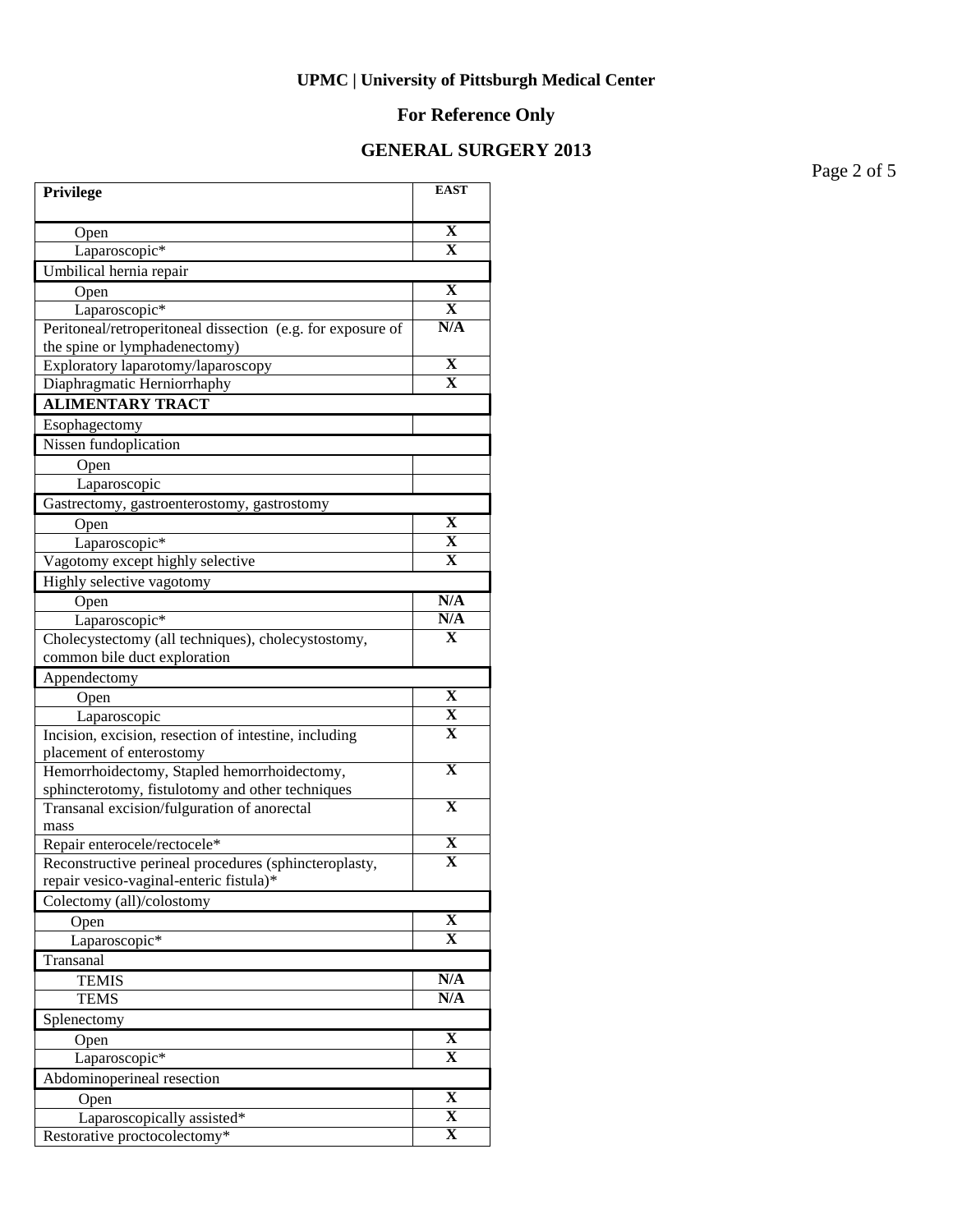# **For Reference Only**

# **GENERAL SURGERY 2013**

Page 3 of 5

| Privilege                                             | <b>EAST</b>             |
|-------------------------------------------------------|-------------------------|
| Liver resections*                                     |                         |
| Open                                                  | N/A                     |
| Laparoscopic                                          | N/A                     |
| Pancreas resections/debridement                       |                         |
| Open                                                  | N/A                     |
| Laparoscopic                                          | N/A                     |
| Pancreatectomy                                        | $\overline{\text{N/A}}$ |
| <b>GENITOURINARY TRACT</b>                            |                         |
| (In conjunction with other procedures)                |                         |
| Insertion cystostomy tube                             | $\mathbf X$             |
| Partial cystectomy, bladder repair                    | $\mathbf X$             |
| Nephrectomy                                           | $\mathbf X$             |
| Hysterectomy                                          | $\mathbf X$             |
| Salpingooophorectomy                                  | $\overline{\mathbf{X}}$ |
| <b>SKIN/SOFT TISSUE/BONE</b>                          |                         |
| Regional lymph node dissections,                      |                         |
| partial/complete including sentinel node techniques   |                         |
| Cervical                                              | $\mathbf X$             |
| Axillary                                              | $\overline{\mathbf{X}}$ |
| Mediastinal                                           | $\overline{\mathbf{X}}$ |
| Periaortic                                            | $\overline{\mathbf{X}}$ |
| Pelvic                                                | $\overline{\mathbf{X}}$ |
| Sentinel Node Biopsy                                  | $\overline{\mathbf{X}}$ |
| Skin grafting, partial and full thickness             | $\overline{\mathbf{X}}$ |
| Fasciotomy                                            | $\overline{\mathbf{X}}$ |
| Amputations                                           | $\overline{\mathbf{X}}$ |
| Biopsy peripheral nerve                               | $\mathbf X$             |
| <b>TRAUMA</b>                                         |                         |
| Pericardial window/pericardiocentesis                 | N/A                     |
| Lung lobectomy                                        | N/A                     |
| Pneumonectomy                                         | N/A                     |
| Procedures on Esophagus                               | N/A                     |
| Teletrauma                                            | N/A                     |
| <b>ENDOSCOPY</b>                                      | $\overline{\mathbf{X}}$ |
| Esophagogastroduodenoscopy/biopsy                     | X                       |
| Esophageal stent placement                            | $\overline{\mathbf{X}}$ |
| Percutaneous endoscopic gastrostomy                   | $\overline{\mathbf{X}}$ |
| Laryngoscopy                                          | $\overline{\mathbf{X}}$ |
| Bronchoscopy/biopsy<br>Anoscopy/Proctoscopy           | $\overline{\mathbf{X}}$ |
| Sigmoidoscopy/Colonoscopy/Biopsy/                     | $\mathbf X$             |
| Polypectomy/Stents                                    |                         |
| <b>BURN SURGERY</b>                                   | N/A                     |
|                                                       | X                       |
| <b>INTRAOPERATIVE ULTRASOUND</b><br><b>ULTRASOUND</b> |                         |
|                                                       | N/A                     |
| Focused Abdominal Sonogram for Trauma<br>(FAST)       |                         |
|                                                       |                         |
| <b>VIDEOMAPPING</b>                                   |                         |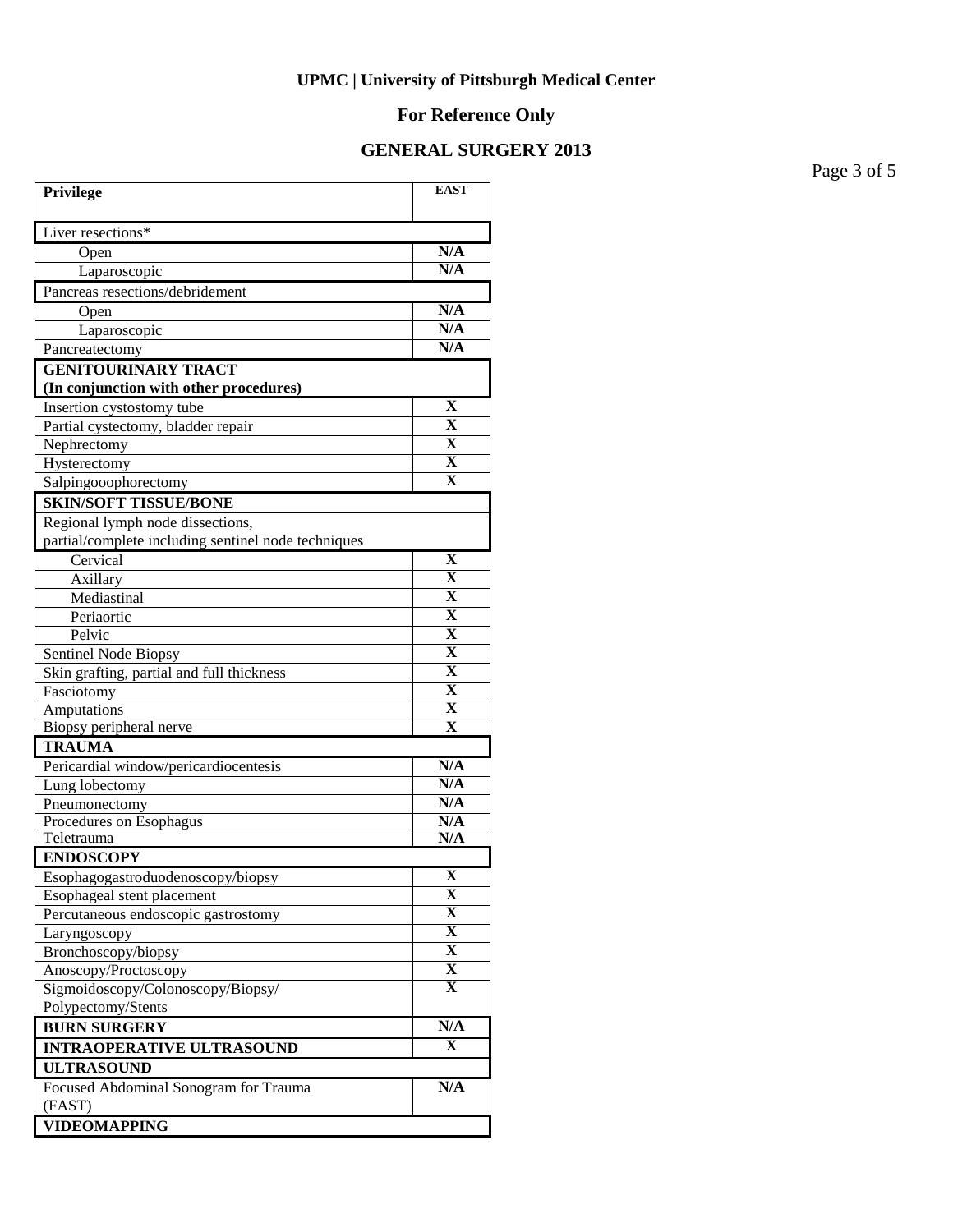# **For Reference Only**

#### **GENERAL SURGERY 2013**

Page 4 of 5

| Privilege                                                      | <b>EAST</b>  |
|----------------------------------------------------------------|--------------|
| Videoassisted parathyroidectomy/thyroidectomy                  | N/A          |
| Videoassisted neuroendocrine tumor resection                   | N/A          |
| Intraoperative Nuclear Mapping (Gamma Probe)                   | N/A          |
| <b>TELEMEDICINE</b>                                            |              |
| <b>ROBOTICS (Certificate Required)</b>                         | N/A          |
| <b>FLUOROSCOPY</b> (Certificate Required)                      | $\mathbf{X}$ |
| <b>LASER</b>                                                   |              |
| Nd:YAG                                                         | $\mathbf X$  |
| CO <sub>2</sub>                                                | N/A          |
| KTP:YAG                                                        | N/A          |
| Argon                                                          | N/A          |
| Excimer-308 nm                                                 | N/A          |
| Diode-532 nm                                                   | N/A          |
| Diode- 630 nm                                                  | N/A          |
| Diode-810 nm                                                   | N/A          |
| Diode (Indigo)-832 nm                                          | N/A          |
| Ho:YAG                                                         | X            |
| <b>ANESTHESIA</b>                                              |              |
| Moderate Sedation                                              | X            |
| <b>CRITICAL CARE</b>                                           |              |
| Medical supervision of intensive care unit patients,           | N/A          |
| emergency transport, critical illness, and multi-system        |              |
| organ failure                                                  |              |
| Arterial catheter insertion                                    | N/A<br>N/A   |
| Central venous and percutaneous dialysis catheter<br>insertion |              |
| Pulmonary artery catheter insertion                            | N/A          |
| Pericardiocentesis                                             | N/A          |
| Interpretation and management of hemodynamic data              | N/A          |
| Initiation and management of vasoactive and/or anti-           |              |
| arrhythmic drug infusions                                      |              |
| Debrillation/cardioversion                                     |              |
| Transthoracic echocardiography (limited)                       | N/A          |
| Airway management of the non-intubated patient                 |              |
| Endotracheal intubation (oral, nasal)                          |              |
| Cricothyrotomy                                                 | N/A          |
| Percutaneous tracheostomy                                      | N/A          |
| Bronchoscopy                                                   | N/A          |
| Thoracentesis                                                  |              |
| Thoracostomy tube insertion/management                         | N/A          |
| Mechanical ventilation - initiation and management             |              |
| Renal replacement therapy management                           | N/A          |
| Nutritional management of the ICU patient                      |              |
| Lumbar puncture                                                | N/A          |
| Intercostal nerve block                                        |              |
| Cardiopulmonary resuscitation                                  | N/A          |
| Abdominal paracentesis<br>Diagnostic ultrasonography           | N/A          |
| Fluoroscopy                                                    | N/A          |
|                                                                |              |